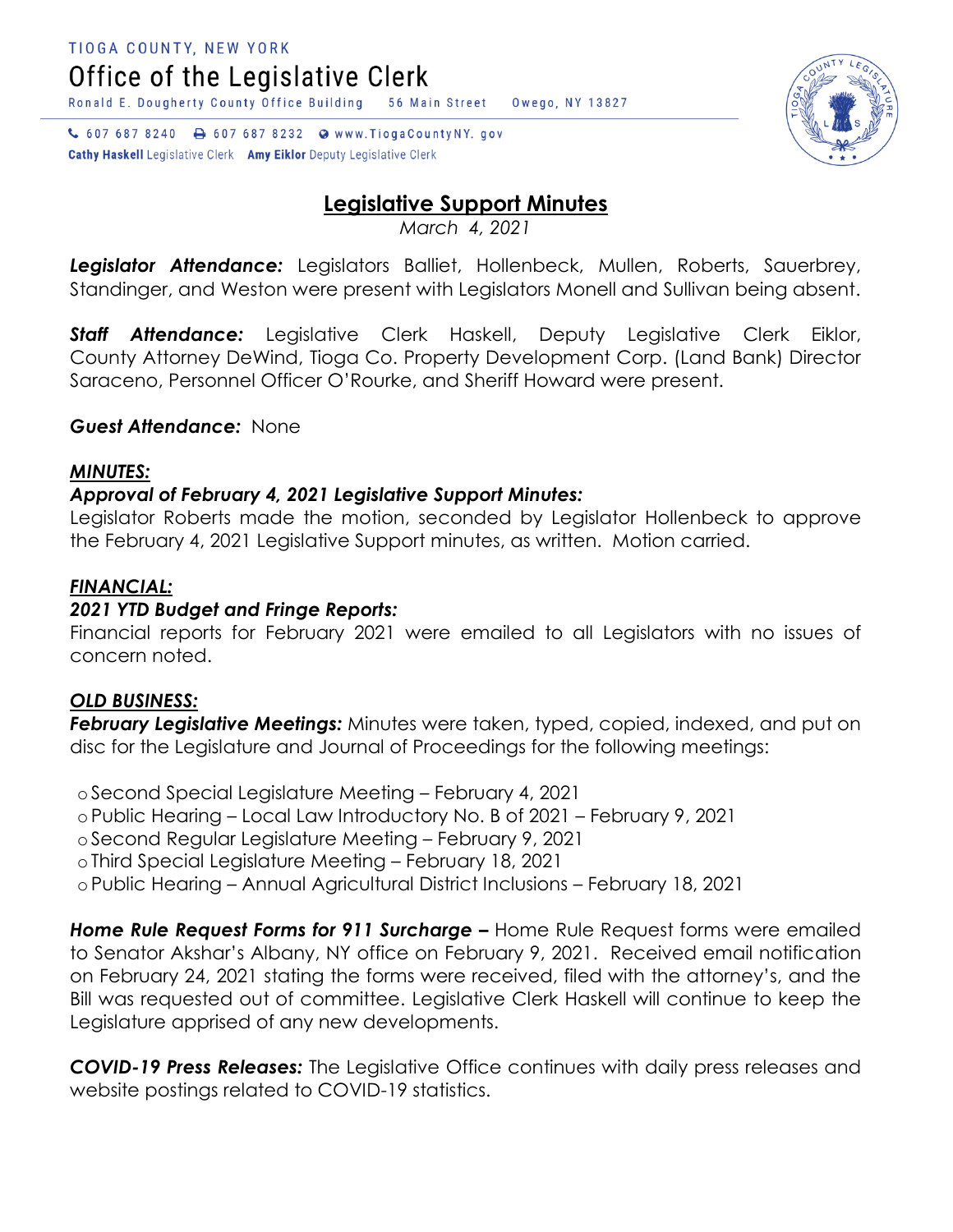

↓ 607 687 8240 → 607 687 8232 ● www.TiogaCountyNY.gov Cathy Haskell Legislative Clerk Amy Eiklor Deputy Legislative Clerk

*Board of Ethics Vacancy:* The Legislature will need to fill the upcoming board member vacancy occurring as of March 31, 2021.

**Leaders Meeting:** Attended the February 24, 2021 Leaders Meeting at the Public Safety Building.

#### **NEW BUSINESS:**

#### *Third Regular Legislature Meeting – March 9, 2021*

- o **Prayer, Pledge, Voting Process -** Legislator Standinger will lead the Legislature in the prayer, pledge, and voting process.
- o **Recognition Resolution:**
	- *Recognizing Frank S. Lopke Posthumously –* At the request of Legislator Roberts, this resolution was prepared. Legislator Roberts invited the family to attend the March 9, 2021 Legislature meeting and is waiting for a response. Resolution will be read and presented by Legislator Roberts.
- o *Proclamations:*
	- *Rabies Prevention & Awareness Month –* This proclamation has been read and presented in year's past, therefore, will just be noted in the March 9, 2021 minutes.
- o *Institute for Advancement (I4A) Graduation –* Recognition ceremony of the 2020 graduates. Chair Sauerbrey will make opening remarks followed by graduate introductions and presentation by I4A member, Steven Palinosky.
- o *State of the County Address –* Chair Sauerbrey will deliver the State of the County Address at the March 9, 2021 Legislature meeting.

**2020 Annual Report –** Ms. Haskell prepared and submitted the Legislative Clerk/County Auditor Annual Report to the Legislators and will post to the County website following today's meeting.

#### **PERSONNEL:**

*Staff Work Hours –* Ms. Haskell will assume the work hours of 8:00 a.m. – 4:00 p.m. effective April 1, 2021. The office will retain full coverage with Deputy Legislative Clerk Eiklor working 9:00 a.m. – 5:00 p.m.

Ms. Haskell noted the following items were not included on the agenda, as they occurred following distribution.